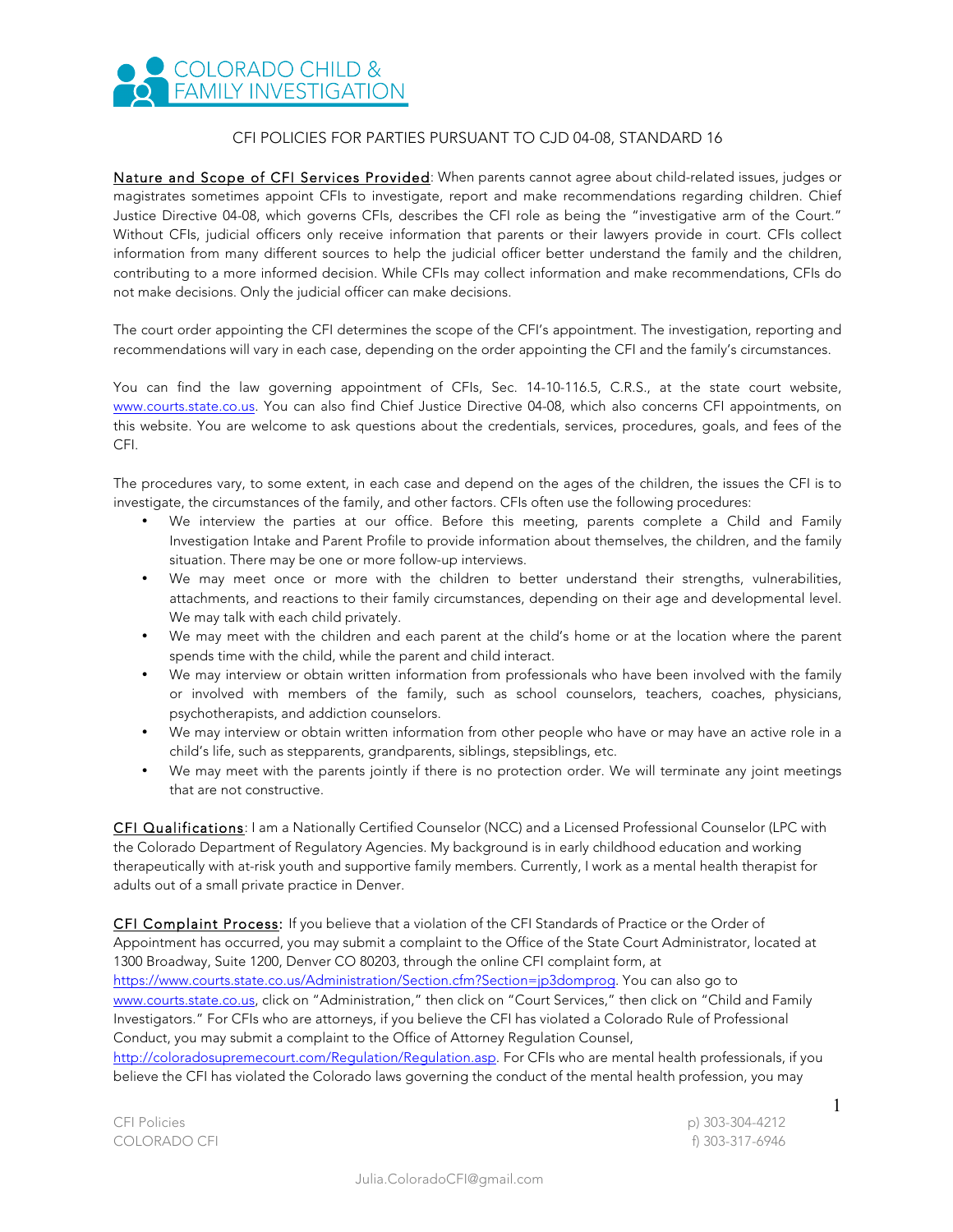submit a complaint to the Colorado Department of Regulatory Agencies, Divisions of Professions and Occupations, at https://www.colorado.gov/dora/licensing/Activities/Complaint.aspx.

CFI's Mandatory Reporting Obligations: CFIs are mandatory reporters pursuant to section 19-3-304, C.R.S. If a CFI has reasonable cause to know or suspect that a child has been subjected to abuse or neglect or has observed the child being subjected to circumstances or conditions that would reasonably result in abuse or neglect, the CFI is required to notify law enforcement, the county Department of Human Services, or the child abuse reporting hotline.

Accountability and Complaints: The court, and not the CFI, is the final decision maker. The CFI is just one source of information for the court to consider. Judges and magistrates receive information through testimony of the parties and other witnesses, through the submission of documents, and through legal argument. Judges and magistrates independently review the evidence provided during court hearings. Parties can appeal many orders of judicial officers.

If you disagree with the CFI recommendations, you should consult your attorney. The following list of possible actions you may take is not exhaustive:

- Provide the CFI with feedback regarding your concerns;
- Retain another professional to critique the CFI's work;
- Introduce your own evidence that supports your position;
- Cross-examine the CFI during the hearing regarding any deficiencies you perceive in the CFI's work, if you have subpoenaed the CFI to testify; or
- Request a supplemental investigation or assessment.

CFI File: Chief Justice Directive 04-08, Standard 12, provides that upon written request of the parties or their counsel, the CFI shall make the CFI file available after filing the CFI report and prior to the hearing in the case. Outside of this time frame, the CFI cannot provide the parties with a copy of the file. The CFI file shall include CFI notes, data, witness statements, completed questionnaires, and any information underlying the CFI's report, subject to the confidentiality requirements in Standard 14, the Address Confidentiality Program and other limitations discussed in Standard 12 and its Comment. I will keep itemized records of my fees and other charges. If you request the CFI file, the entire file, subject to Standard 12, will be provided. If I believe that the release of any information would endanger a person's welfare, I will inform counsel and the court of these concerns and await further order from the court before releasing the information. If you make a written request for the file, I will either deliver the file to a photocopy business for duplication or scanning or I may duplicate or scan the entire file myself at a charge \$0.25 per page scanned or duplicated.

Confidentiality: As a CFI, I must maintain the confidentiality of the file and report and disclose it only to the parties, pursuant to Standard 12 (above), to the court, or by court order. I cannot disclose the CFI report and underlying information in any proceeding other than the proceeding before the appointing court, absent the appointing court's determination that the need for the requested information outweighs the need for privacy. Notwithstanding the above, in responding to professional grievances or complaints with the Department of Regulatory Agencies or Office of Attorney Regulation Counsel related to performance of the CFI role, I may provide the regulatory agency with a copy of the CFI report and any investigation report regarding a CFI complaint, redacting the names, addresses and birthdates of the children and collateral witnesses. In doing so, I will mark the report(s) "Confidential pursuant to CJD 04-08." I will comply with the Address Confidentiality Program, section 24-30-2101, C.R.S., et seq. Regardless of this requirement of confidentiality, I am still a mandatory reporter of child abuse and neglect, as set forth above, and must comply with Colorado mandatory reporting duties.

I cannot keep any information confidential from the court. I cannot keep any information confidential from either party, except as required by the Address Confidentiality Program. I will not release information protected by the Address Confidentiality Program.

2